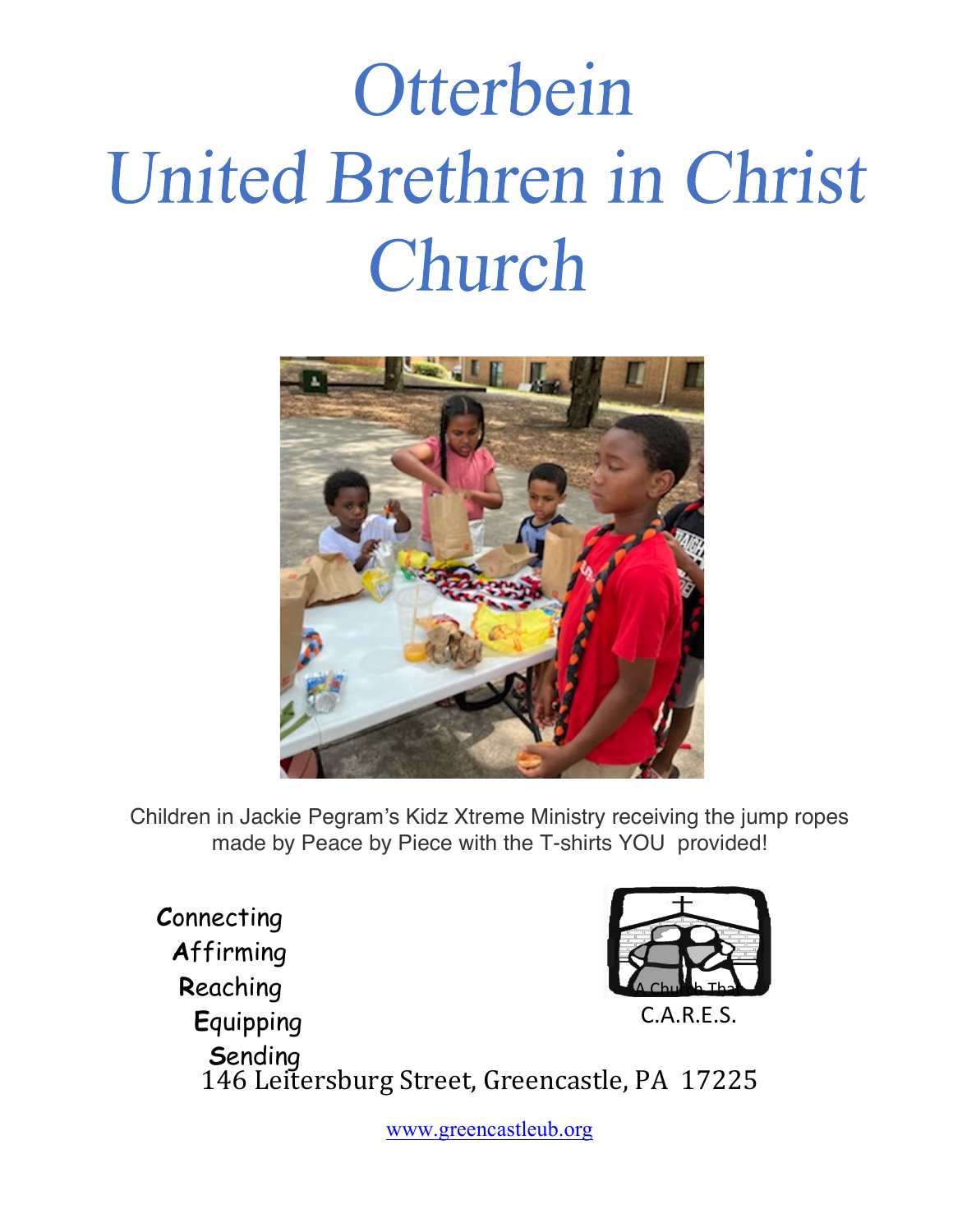### **THE LORD'S DAY** June 26, 2022

Prelude GIVING GOD GLORY! Worship Music

SEEKING GOD'S STRENGTH! Prayer

 EXPRESSING GOD'S LOVE! Hymn (45) Special Music HEARING GOD'S WORD! Bible Message

ACKNOWLEDGING GOD'S PRESENCE! Hymn (458) Benediction

\*Children's Church – 9:00 and 11:10

"So, these believers continued to meet together each day in the temple courts. They broke bread together in their homes and ate with glad and sincere hearts. They praised God and enjoyed the favor of all their fellow men. And the Lord added to their numbers daily those who were being saved." *(Acts 2:45-47)*

WORSHIP SERVICES – 8:30 and 10:45

SUNDAY SCHOOL CLASSES – 9:50. \*The children are combined in one Sunday School class June – August. Several Sundays they will travel to the park by bus and permission slips are needed. Information and the permission slip forms are on the upper lobby table or contact Heidi Myers at (717) 321-6073.

WEDNESDAY > 6:30 > Youth Activity; Adult Bible Study/Prayer > 8:00 > OHW meeting re: Good Morning Greencastle!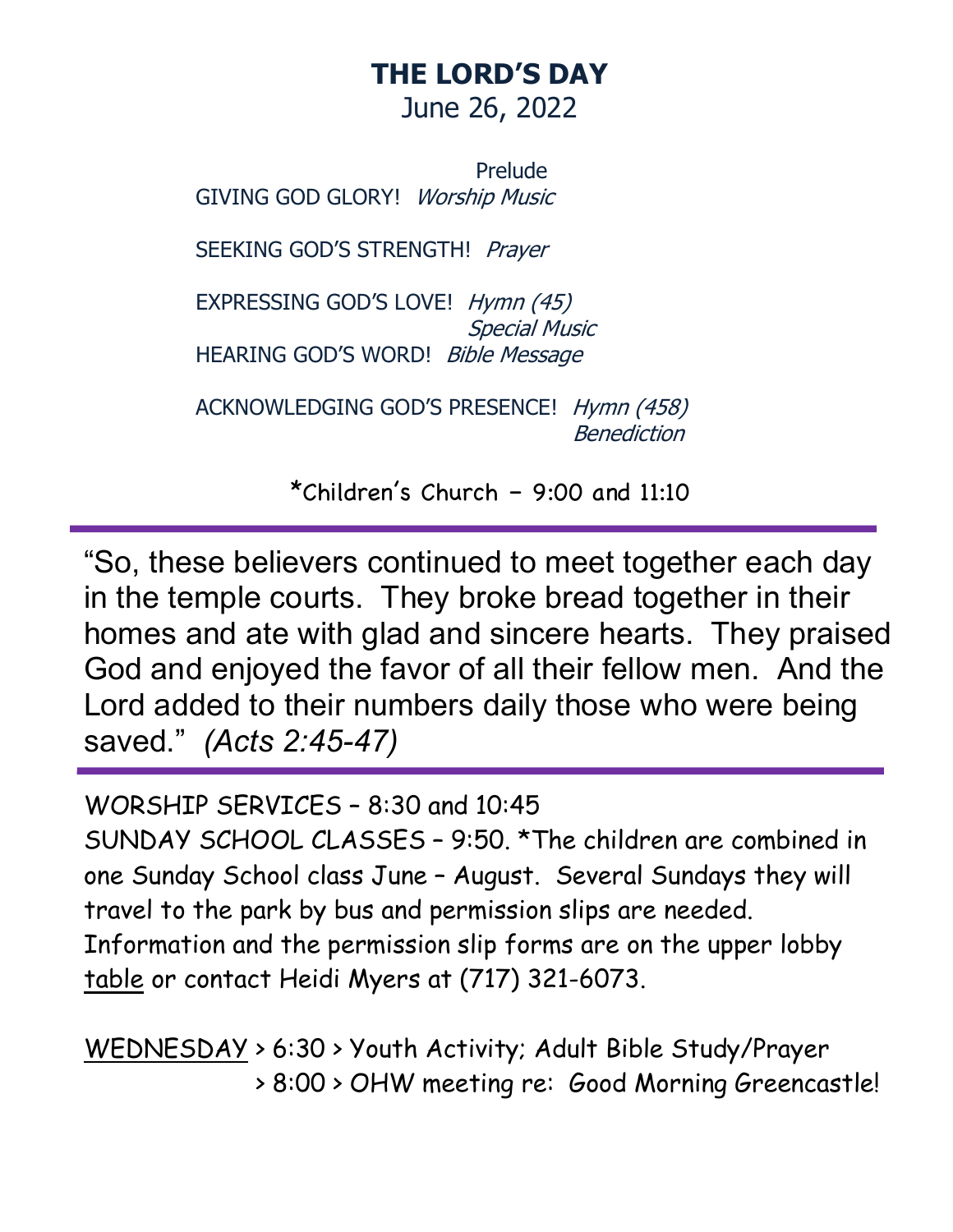| Pastor:                                                                                                                 |                         |                                                 |                                       |                       |
|-------------------------------------------------------------------------------------------------------------------------|-------------------------|-------------------------------------------------|---------------------------------------|-----------------------|
| David Rawley                                                                                                            |                         | <b>This Week</b>                                | <b>Next Week</b>                      |                       |
| rawley1977@gmail.com<br>$(717)$ 597-3211                                                                                | 1 <sup>st</sup> Nursery | <b>Holly Ressler</b>                            |                                       | <b>Garling Family</b> |
| <b>Youth Pastor:</b><br><b>Josh Lance</b><br>(717) 597-8525 ext. 12<br>$(717)$ 504-5604 (cell)<br>joshlance85@gmail.com | 2 <sup>nd</sup> Nursery | Heidi Myers                                     | Cindy Rawley &<br>Loretta Robinson    |                       |
|                                                                                                                         | Acolyte                 | Ava Witmer 1 <sup>st</sup><br>Sophia Harvie 2nd | Leta Sipes                            |                       |
| Secretary:                                                                                                              |                         |                                                 | Andrina Murray 1st<br>Ben Garrett 2nd |                       |
| <b>Carol Schwalm</b><br>office@greencastleub.org                                                                        | <b>Prelude</b>          | <b>Becky Sipes</b>                              |                                       |                       |
| $(717)$ 597-8525                                                                                                        |                         |                                                 |                                       |                       |
| Hours 9 to 4 Tues/Wed/Thurs.                                                                                            |                         |                                                 |                                       |                       |
| <b>Building/Van Scheduling:</b>                                                                                         |                         | <b>Last Week</b><br>6/19/22                     |                                       |                       |
| <b>Holly Ressler</b>                                                                                                    |                         | <b>Attendance</b>                               |                                       | 237                   |
| facility@greencastleub.org:<br>$(717)$ 597-8525                                                                         |                         | General                                         | \$                                    | 6,312.00              |
| (301)739-8063 (home)                                                                                                    |                         | <b>Missions</b>                                 | \$                                    | 2,058.50              |
| Prayer Group: 717-977-7751                                                                                              |                         | <b>Building Fund</b>                            | \$                                    | 1,605.50              |
| or avstayman@comcast.net                                                                                                |                         | <b>Sunday School</b>                            | \$                                    | 198.00                |
|                                                                                                                         |                         |                                                 |                                       |                       |

The Altar Flowers are from Dick and Lorraine Hess in memory of their son, Randal Richard Hess



We appreciate your understanding and tolerance during these months of building renovation and gym closure. We can be creative and positive. We're getting a kitchen! THANKS to the Property Commission and Ben Stoops, who spend many hours assisting with the project!

*Our congratulations and prayers for blessing are extended to Cory Peiffer and Jordan Cave, who were joined in marriage on June 21.*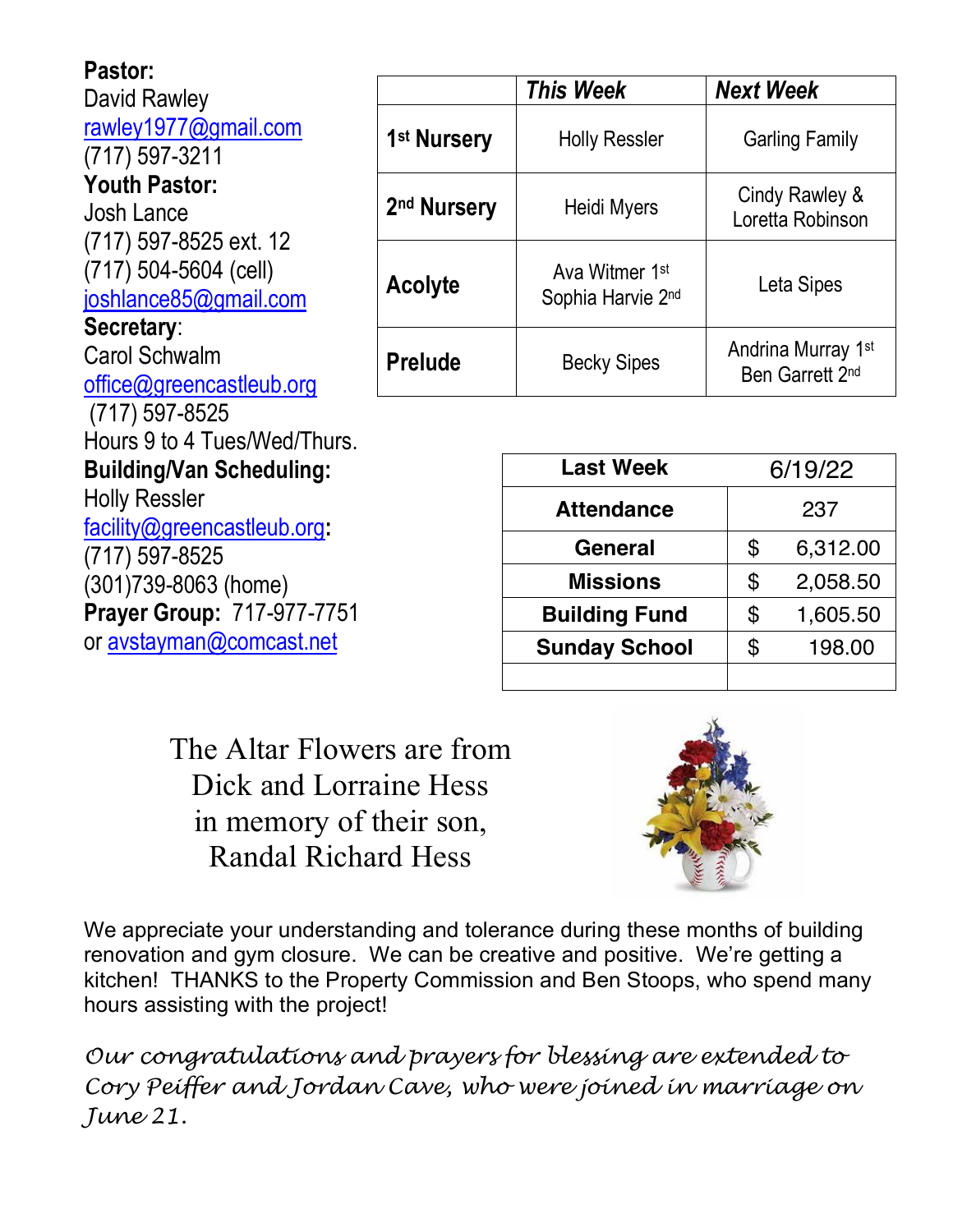We express our great APPRECIATION to Todd and Sue Horner (and Caitlin) and Lorena Davis, Angie Rayarao, and Cindi Keeley who spent countless hours of preparation for this past week of VBS. And thank you to the many, many volunteers who shuffled kids, managed activities, taught lessons, took pictures, provided sound and computer, and love... each day! Your seeds were planted on earth, but your deeds were recorded in heaven.



**A 5th & 6th Grade Sunday School Teacher Needed Starting in September for Every Other Sunday.** We want to thank Ben Widder for 15+ years of **service, and to thank Tara Tracey for continuing as** a teacher! Please contact Heidi Myers for more details and/or to volunteer. (717) 321-6073

Happy news for Curtis and Keisha Unger as they welcome Emmett Waylon into their family. Born 6/18 and weighed 6.5 lbs. May the Lord bless his life and this family.

\* Visiting? New? Change address or email? Please use the COMMUNICATION CARDS located near the hymnal racks on the pews to let us know who... where... etc.! Instructions are on the card. It is a great help for us to be kept up to date.

Summer Camps at Rhodes Grove and Joy El OUB will help with the cost of camp! Up to \$150 per child. When you register, let the them know that you are with Otterbein United Brethren in Christ Church, Greencastle. They will bill the church directly.